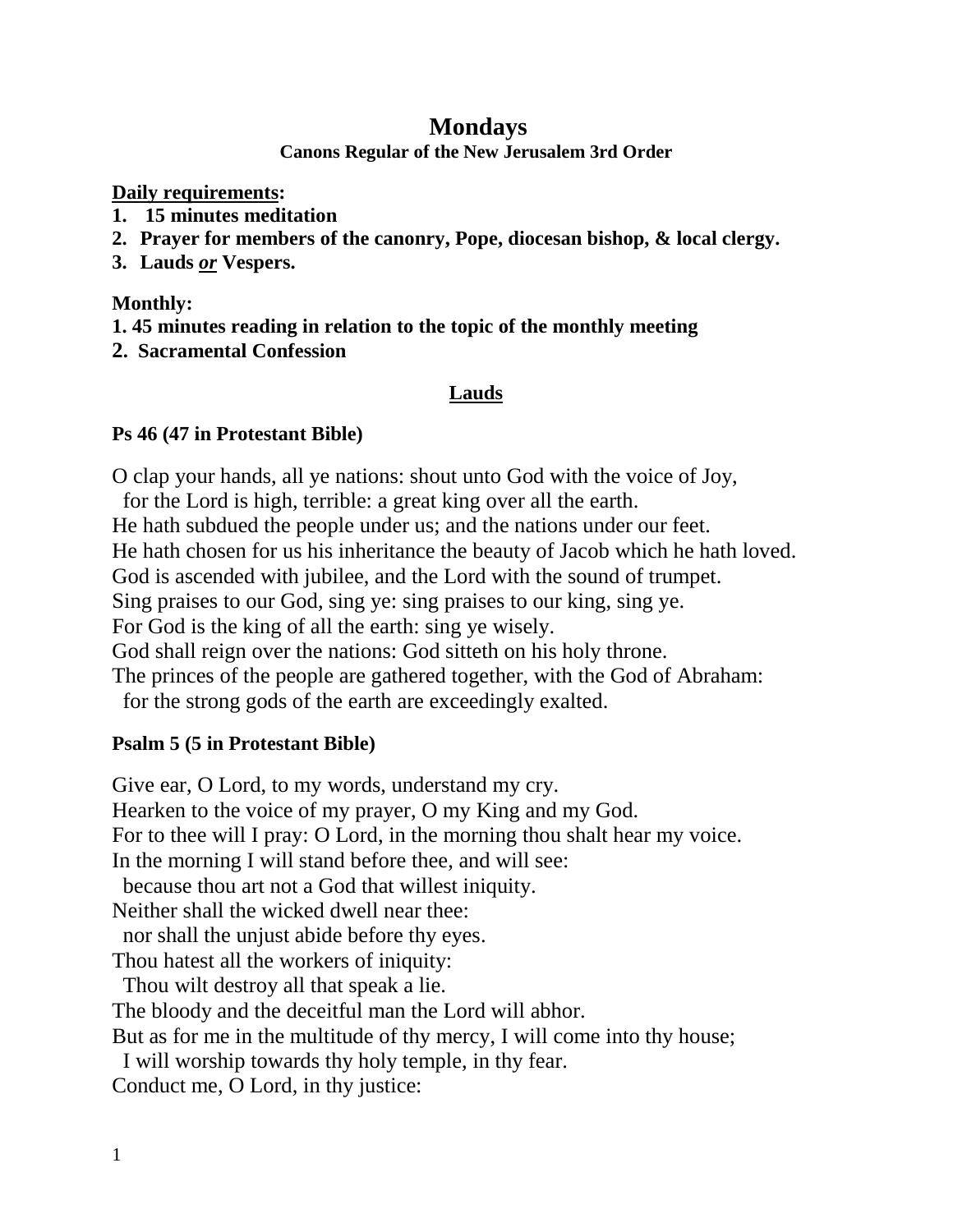because of my enemies, direct my way in thy sight. For there is no truth in their mouth; their heart is vain. Their throat is an open sepulchre: they dealt deceitfully with their tongues: judge them, O God. Let them fall from their devices: according to the multitude of their wickedness cast them out: for they have provoked thee, O Lord. But let all them be glad that hope in thee: they shall rejoice for ever, and thou shalt dwell in them. And all they that love thy name shall glory in thee: for thou wilt bless the just. O Lord, thou hast crowned us, as with a shield of thy good will.

#### **Psalm 28 (29 in Protestant Bible)**

Bring to the Lord, O ye children of God: bring to the Lord the offspring of rams. Bring to the Lord glory and honour: bring to the Lord glory to his name: adore ye the Lord in his holy court. The voice of the Lord is upon the waters; the God of majesty hath thundered, the Lord is upon many waters. The voice of the Lord is in power; the voice of the Lord in magnificence. The voice of the Lord breaketh the cedars: yea, the Lord shall break the cedars of Libanus. And shall reduce them to pieces, as a calf of Libanus, and as the beloved son of unicorns. The voice of the Lord divideth the flame of fire: the voice of the Lord shaketh the desert: and the Lord shall shake the desert of Cades. The voice of the Lord prepareth the stags: and he will discover the thick woods: and in his temple all shall speak his glory. The Lord maketh the flood to dwell: and the Lord shall sit king for ever. The Lord will give strength to his people: the Lord will bless his people with peace.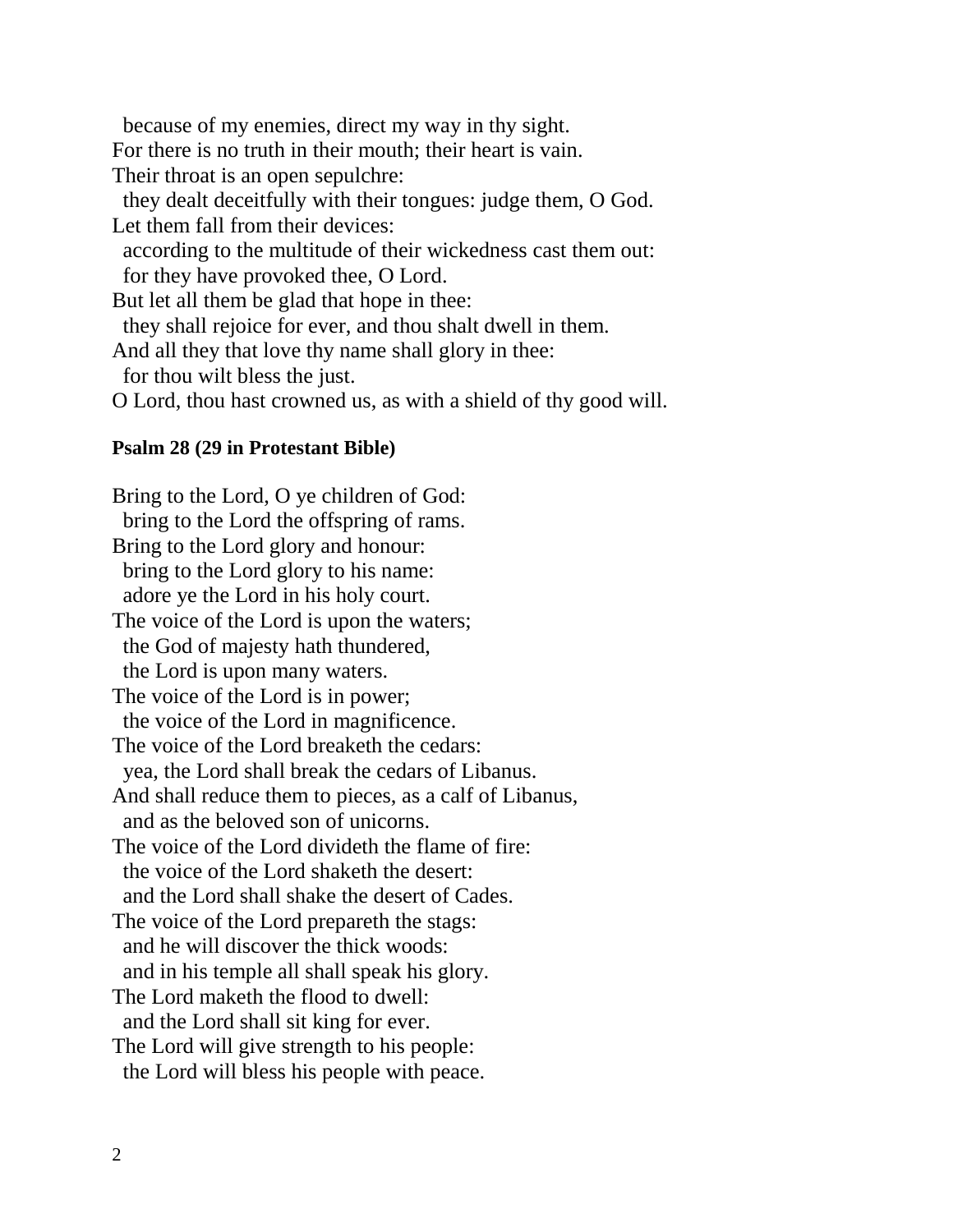**Benedictus (Luke 1:68-79)** (Verse 67: "And Zachary his father was filled with the Holy Ghost; and he prophesied, saying:")

Blessed be the Lord God of Israel;

 because he hath visited and wrought the redemption of his people: and hath raised up an horn of salvation to us, in the house of David his servant: as he spoke by the mouth of his holy prophets, who are from the beginning: salvation from our enemies, and from the hand of all that hate us: to perform mercy to our fathers, and to remember his holy testament, the oath, which he swore to Abraham our father, that he would grant to us, that being delivered from the hand of our enemies, we may serve him without fear, in holiness and justice before him, all our days. And thou, child, shalt be called the prophet of the Highest: for thou shalt go before the face of the Lord to prepare his ways: to give knowledge of salvation to his people, unto the remission of their sins: through the bowels of the mercy of our God, in which the Orient from on high hath visited us: to enlighten them that sit in darkness, and in the shadow of death: to direct our feet into the way of peace.

### **Vespers**

### **Psalm 114 (115 in Protestant Bible)**

I have loved, because the Lord will hear the voice of my prayer.

Because he hath inclined his ear unto me: and in my days I will call upon him.

The sorrows of death have encompassed me: and the perils of hell have found me.

I met with trouble and sorrow: and I called upon the name of the Lord.

O Lord, deliver my soul.

The Lord is merciful and just, and our God sheweth mercy.

The Lord is the keeper of little ones: I was little and he delivered me.

Turn, O my soul, into thy rest: for the Lord hath been bountiful to thee.

For he hath delivered my soul from death: my eyes from tears, my feet from falling.

I will please the Lord in the land of the living.